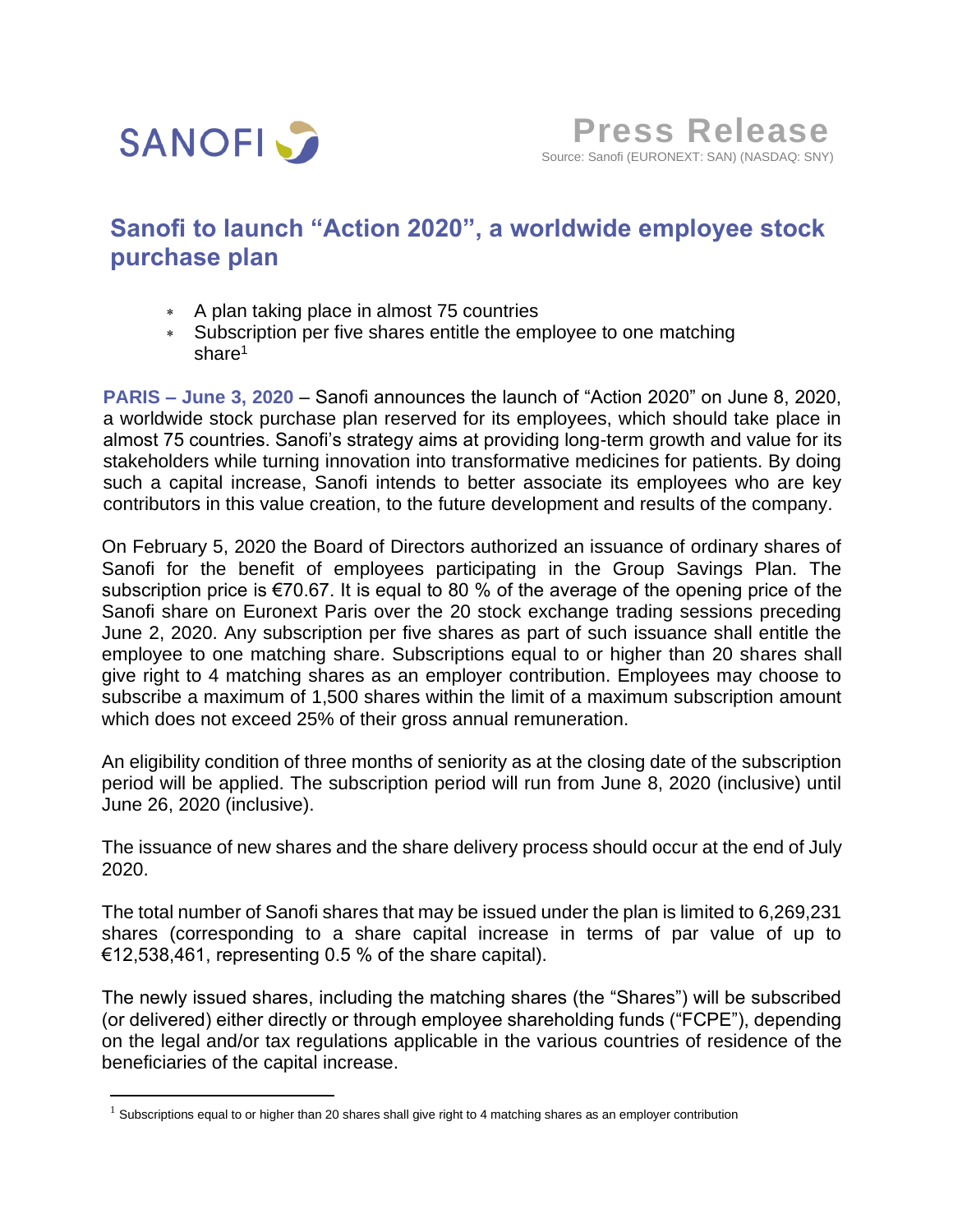The Shares will be fully fungible with the existing ordinary shares of Sanofi and will be entitled to dividends distributed on benefits relating to the fiscal year starting as of January 1, 2020.

The voting rights attached to the Shares subscribed will be directly exercised by the employees.

The subscribers to the plan will be required to hold the Shares or the corresponding "FCPE" units during a period of approximately five years, i.e. until May 31, 2025, except upon the occurrence of an early exit event provided in Article R. 3324-22 of the French Labor Code and authorized in the country of the subscriber.

The listing of the Shares on the Euronext Paris market (ISIN Code: FR0000120578) on the same listing line as the existing shares will be requested as soon as possible after the completion of the capital increase.

This press release does not constitute an offer to sell or a solicitation to purchase Sanofi shares. The offering of Sanofi shares reserved for employees will be conducted only in countries where such an offering has been registered or notified to the competent local authorities and/or following approval of a prospectus by the competent local authorities or in consideration of an exemption to prepare a prospectus or to make any registration or notification of the offering, when such a procedure is required.

More generally, the offering will only be conducted in countries where all required filing procedures and/or notifications have been completed and the authorizations have been obtained, and procedures for consultation or information of staff representatives have been fulfilled.

This press release is not intended for, and copies thereof should not be sent to, countries in which such a prospectus has been approved or such an exemption is not available or where all of the required filing procedures, notifications, consultation and/or information required have been completed or where the authorizations have been obtained. This applies in particular to Cameroon and Morocco, where the formalities are still pending with the authorities, but could also involve other countries.

For any questions related to the following share capital increase, each beneficiary may consult the information booklet and all other documents made available and/or contact his/her human resources manager.

*This press release is made in reliance of the exemption from publishing a prospectus provided for in Article 1 4°i) and 5°h) of the Prospectus Regulation (EU) 2017/1129 . It constitutes the document required to qualify for the exemption from the requirement to publish a prospectus as defined in the EU Prospectus Regulation*

**About Sanofi**